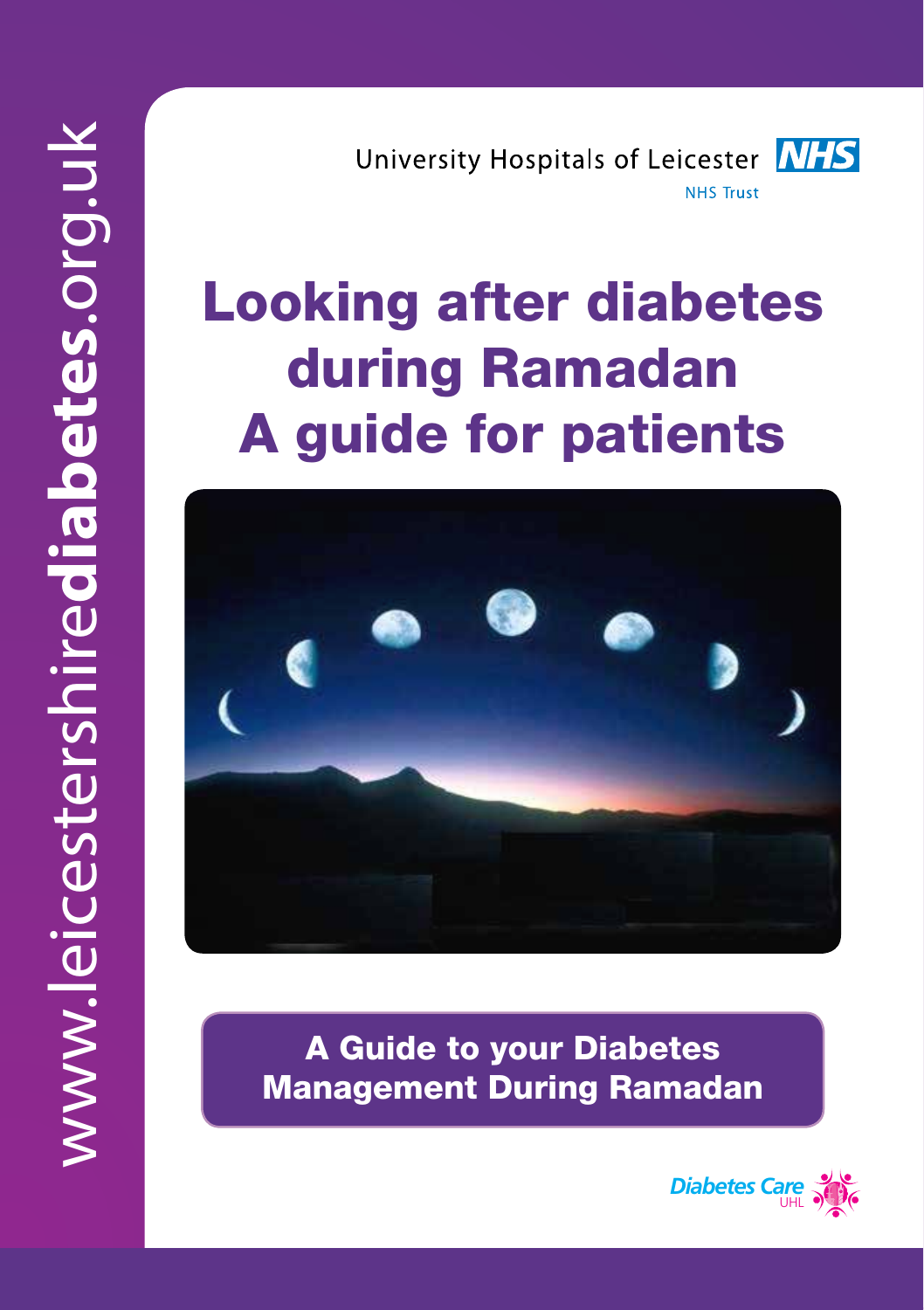#### Introduction

In the UK there are 2.9 million people diagnosed with diabetes (Diabetes UK 2012). Many of these people are Muslim and will plan to fast during Ramadan.

If you are thinking of fasting for Ramadan then you might need to visit your Diabetes Team before Ramadan, for advice on how to manage your diabetes at this time. This might mean booking an appointment at least 2 months before the start of Ramadan.



It is important to discuss any medication changes before you start fasting. If changes are not made you may be at risk of "hypoglycaemia" or 'hypos' (*where your blood glucose levels fall to*  less than 4.0mmol/l).

You could also have **high** blood glucose levels during this time, which could lead to health problems in the short and long term.

This booklet has been developed to give you advice about how to manage your diabetes during fasting. Further advice can be sought from your Diabetes Team.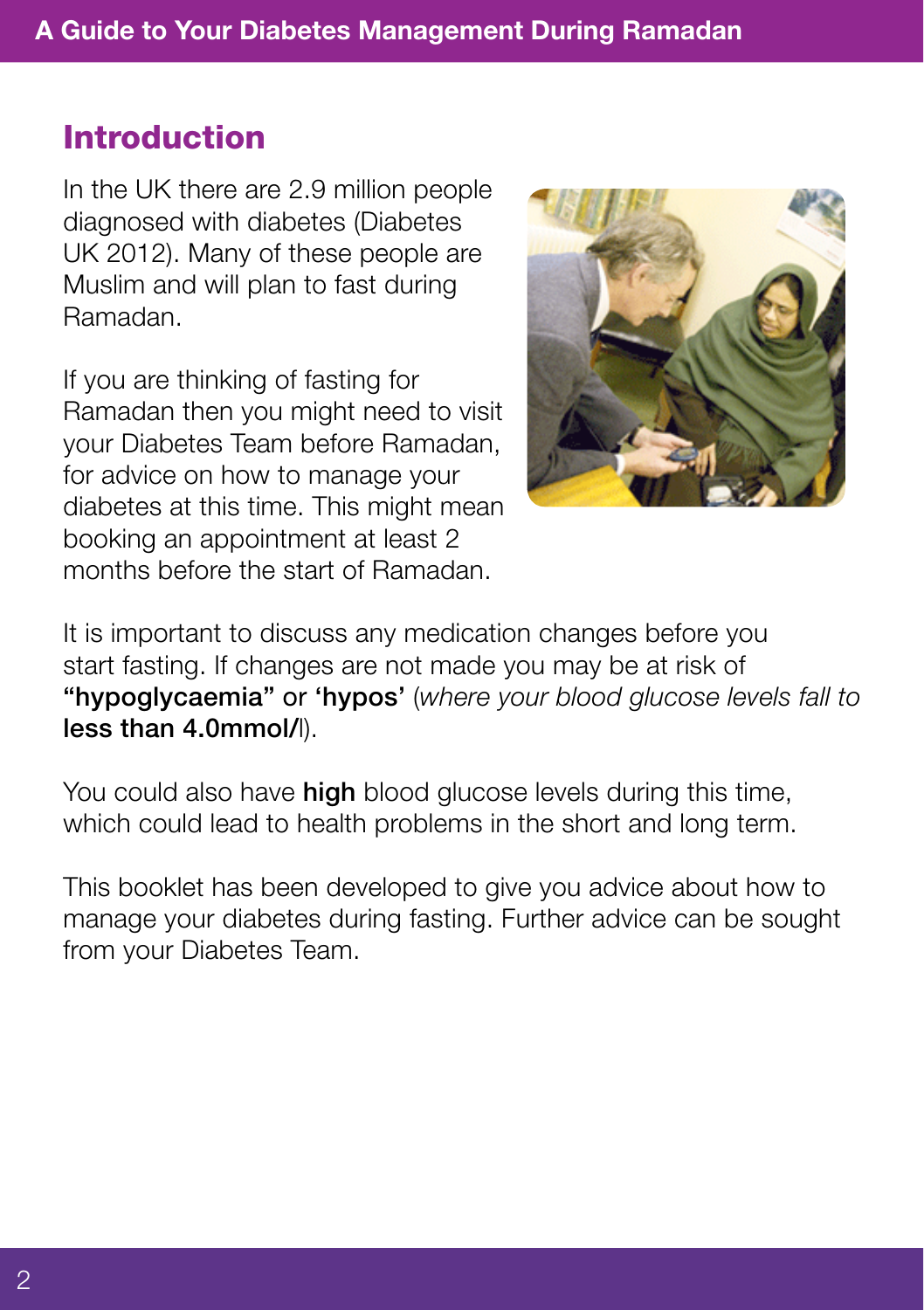Ramadan is the 9th month in the Islamic lunar calendar where daily fasting (not eating or drinking from dawn until dusk) is compulsory for all healthy Muslims every year. Ramadan lasts for 29-30 days each year depending on the sighting of the moon.

The lunar calendar is 10 days shorter every year so from now on so Ramadan will fall in the summer months and the hours of fasting each day will be much longer (19+ hours).

Eid-ul-Fitr is celebrated when the new moon is sighted after the fasting month.

For Muslims fasting is a time to go without food, liquids, tobacco, sexual activity and medication (*including oral, inhaler and injected medications)* between the hours of dawn until sunset. It's also a time to adopt a healthier lifestyle by observing self-control and making dietary changes.

Healthy Muslims will fast whilst continuing with their day-to-day routine and will perform extra prayers, good deeds and spend more time with family and friends. It's a time for spiritual reflection, prayers and purification of the body, mind and soul.



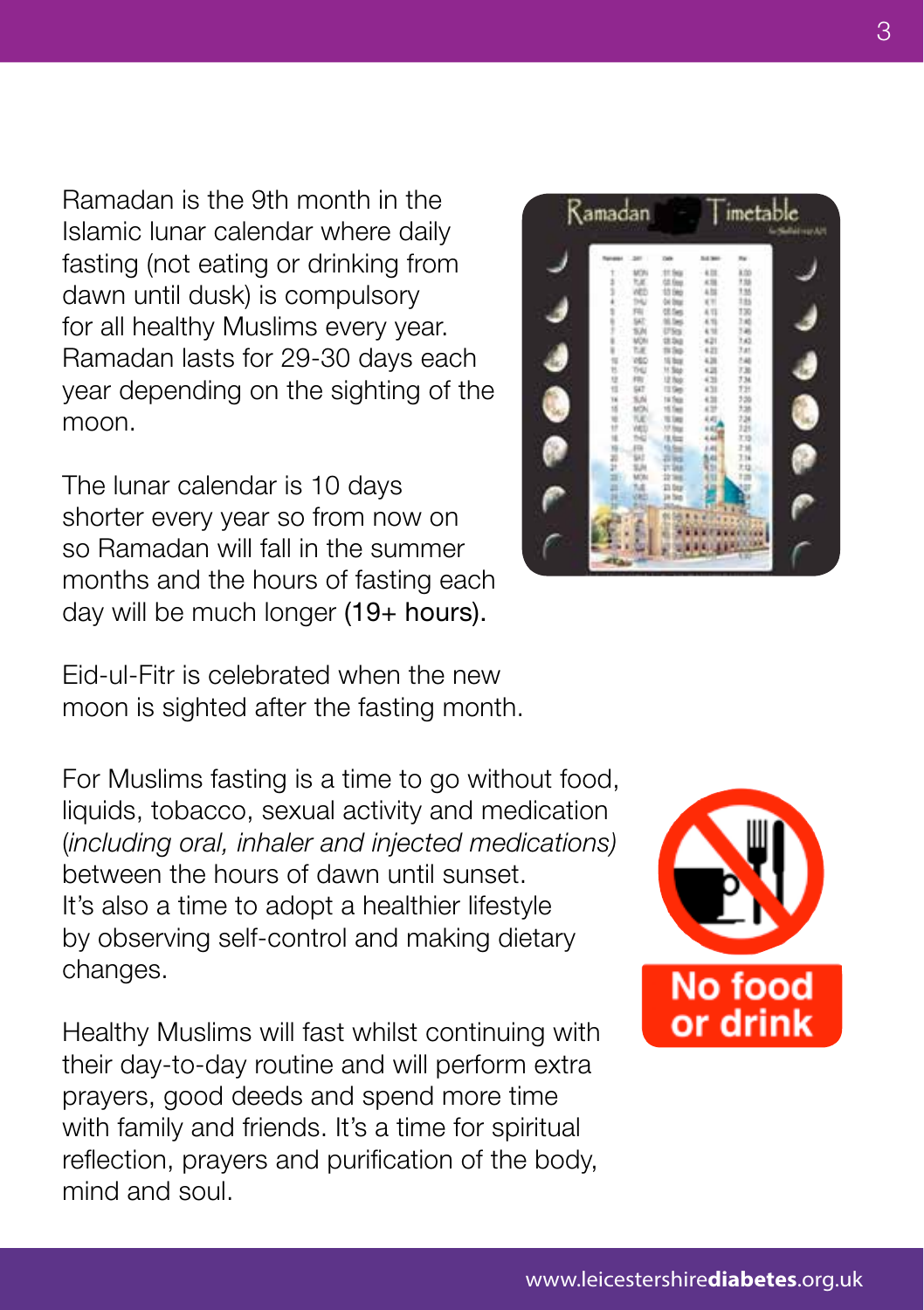#### Does everyone have to fast?

Not everybody needs to fast and Islam states that there are certain groups of people who are exempt from fasting. Those who do not have to fast during Ramadan include:

- Children (under the age of puberty)
- Older people
- The sick
- Those with learning difficulties
- Those with mental health problems
- Anyone who would be putting their health at serious risk by fasting

*(i.e. people with uncontrolled diabetes, have complications of their diabetes such as damage to eyes, kidney or nerves, chronic kidney disease and cardiovascular disease)*

Those people who are unable to fast such as:

- Pregnant and nursing mothers
- Menstruating women
- Those travelling more than 57.5 miles each day where fasting is difficult.

can make up the fast at a later date. (Qadha)

Those people who are unable to fast at all can:

- Provide food to others
- Offer donations to people less fortunate (give Fidya)

speak to your local Mosque leader for advice.

*"If a fasting person becomes ill, they can end the fast during the day by eating or drinking"*

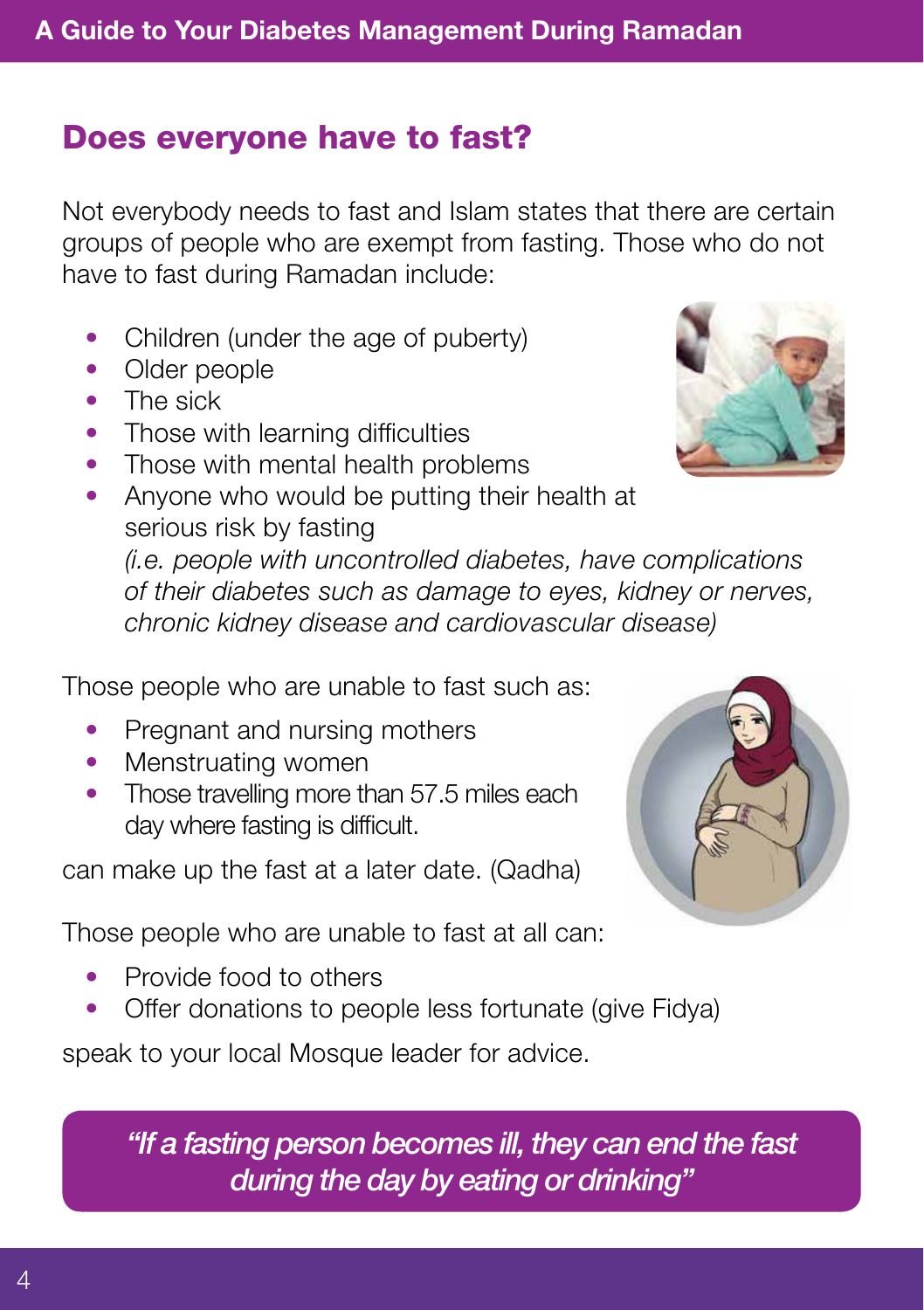#### What happens to your body during fasting?

4) Later in the fast your body will break down fat as a source of energy.

1) Usually your body enters into a fasting state around 8 hours after the last meal.

2) Your body will initially use stored sources of glucose which can increase the risk of hypoglycaemia on some medications and / or insulin.

3) This may cause some difficulties in maintaining your blood glucose levels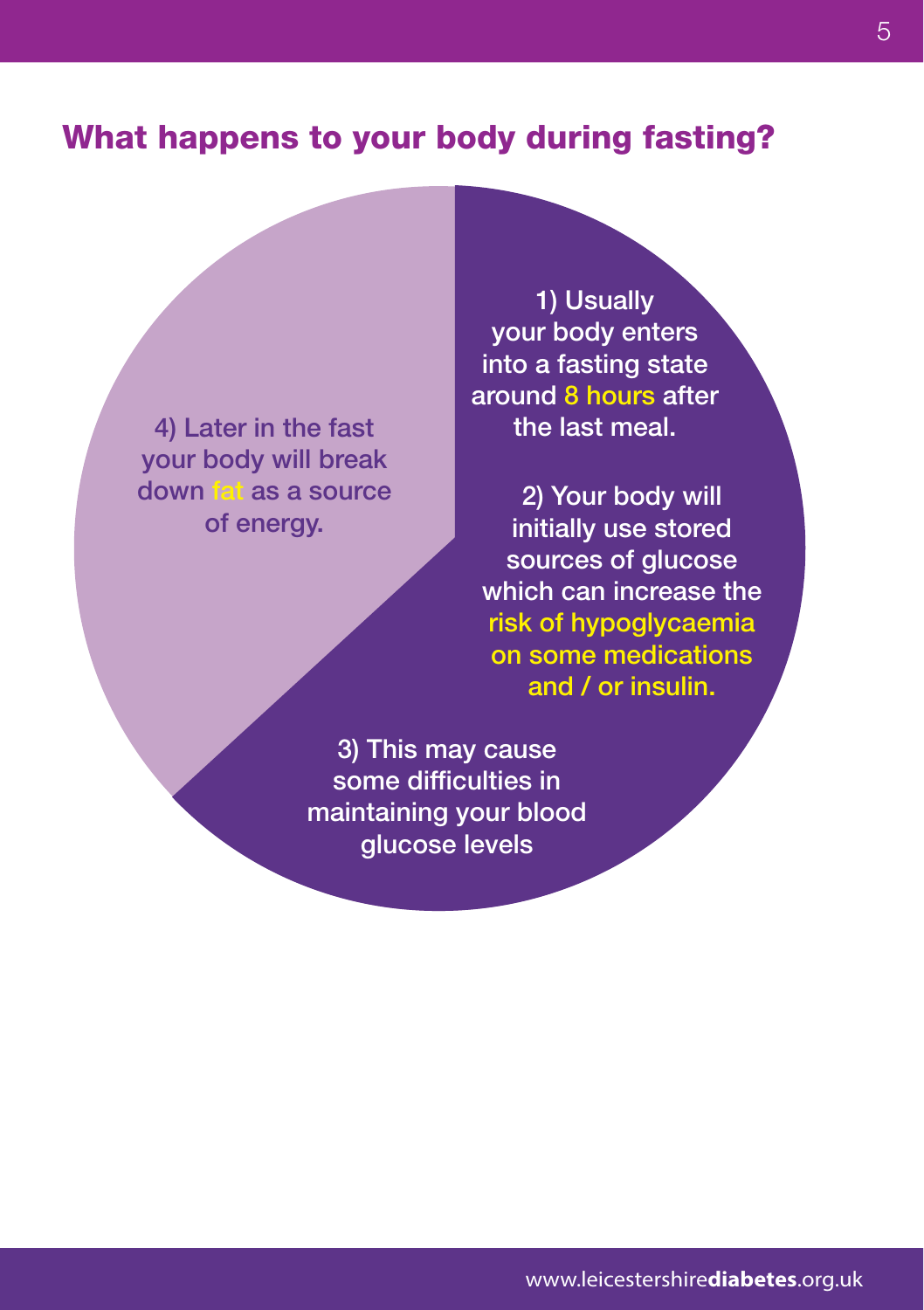### Being safe whilst fasting

Many Muslim people will choose to fast during Ramadan and it is very important that you speak to your diabetes healthcare professional before this time. It is especially important if you are on certain tablets and / or insulin.



Your diabetes nurse or doctor will be able to make recommendations regarding your treatment to keep you safe.

To keep yourself safe whilst fasting you should test your blood glucose levels and keep in touch with your Diabetes Team as needed.

### Blood Glucose Testing

Blood glucose testing will **not** break your fast, however be aware that you will have to end your fast and eat if your blood glucose levels fall below 4.0mmol/l. See *page 14* for how to treat a blood glucose reading of less than 4.0mmol/l.



In the following instances we advise people with diabetes not to fast during Ramadan for their own safety:

- Type 1 or Type 2 on a mixed insulin regime e.g. Novomix 30, Humulin M3
- Type 1 or Type 2 struggling with frequent hypoglycaemia.
- Pregnancy
- **During illness**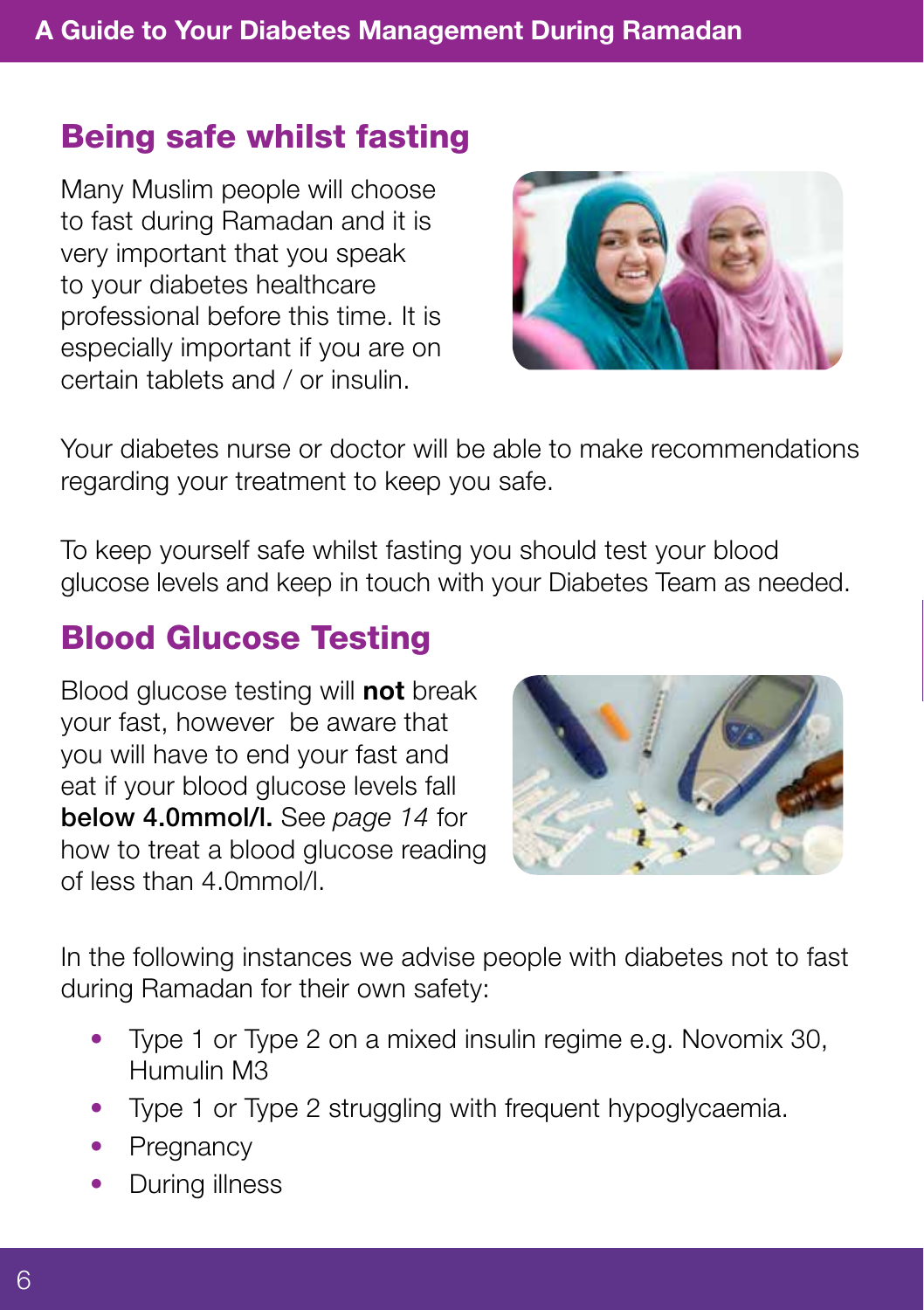### Is your diabetes controlled by diet only?

If your diabetes is managed by diet only you can fast without the risk of hypoglycaemia. It may be beneficial for you to follow the dietary advice *on page 12*.



### Is your diabetes controlled by diet and tablets and/or Byetta (Exenatide) / Bydureon (Exenatide extended release) or Victoza (Liraglutide)?

If you belong to this group you can fast but you may be at risk of hypoglycaemia or a 'hypo'. Please speak to your diabetes team for tailored advice.



#### If you are on any of the tablets in the table below

| <b>Gliclazide</b> |                    |                    |
|-------------------|--------------------|--------------------|
| <b>Glipizide</b>  | Glimepiride        | Repaglinide        |
| Glibenclamide     | <b>Tolbutamide</b> | <b>Nateglinide</b> |

You may be at risk of hypoglycaemia or a 'hypo'. Please speak to your Diabetes Team for tailored advice.

*"Remember blood glucose testing will not break your fast". Test your blood glucose 2-4 hours after you begin fasting."*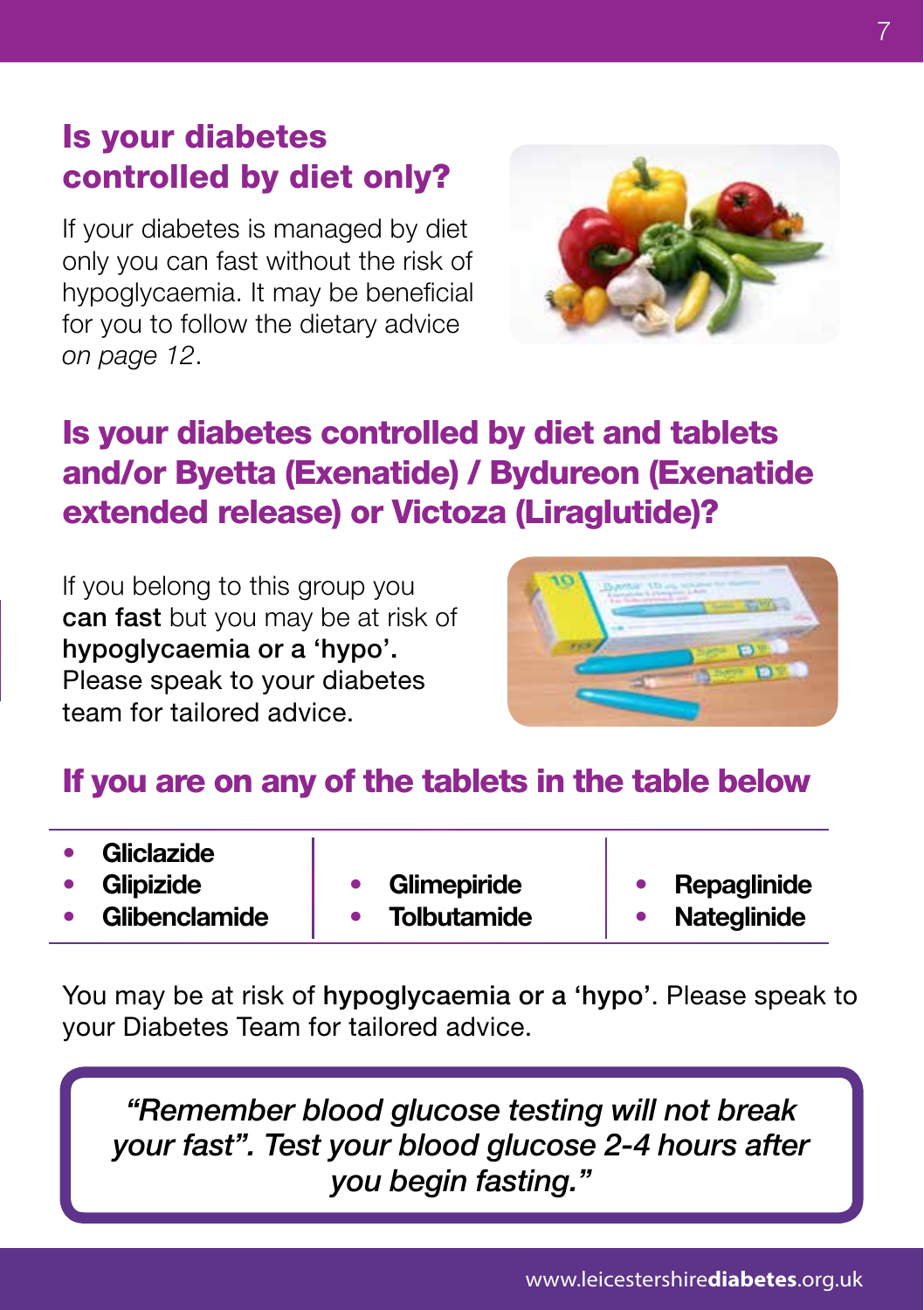#### Is your diabetes controlled by diet and Metformin?

If you are on **Metformin alone** for your diabetes you can use the following management plan:



#### Changes to your treatment

#### One daily dose of Metformin in the morning

If you are taking only one dose of oral tablets in the morning, then continue with the same dose during Ramadan BUT the tablet should now be taken at the time of breaking your fast (Iftari) in the evening with your main meal.

Two daily doses of Metformin (one in the morning and one in the evening)

If you are on twice daily doses, continue to take these two tablets during Ramadan, but you may need to change the timing and quantities.

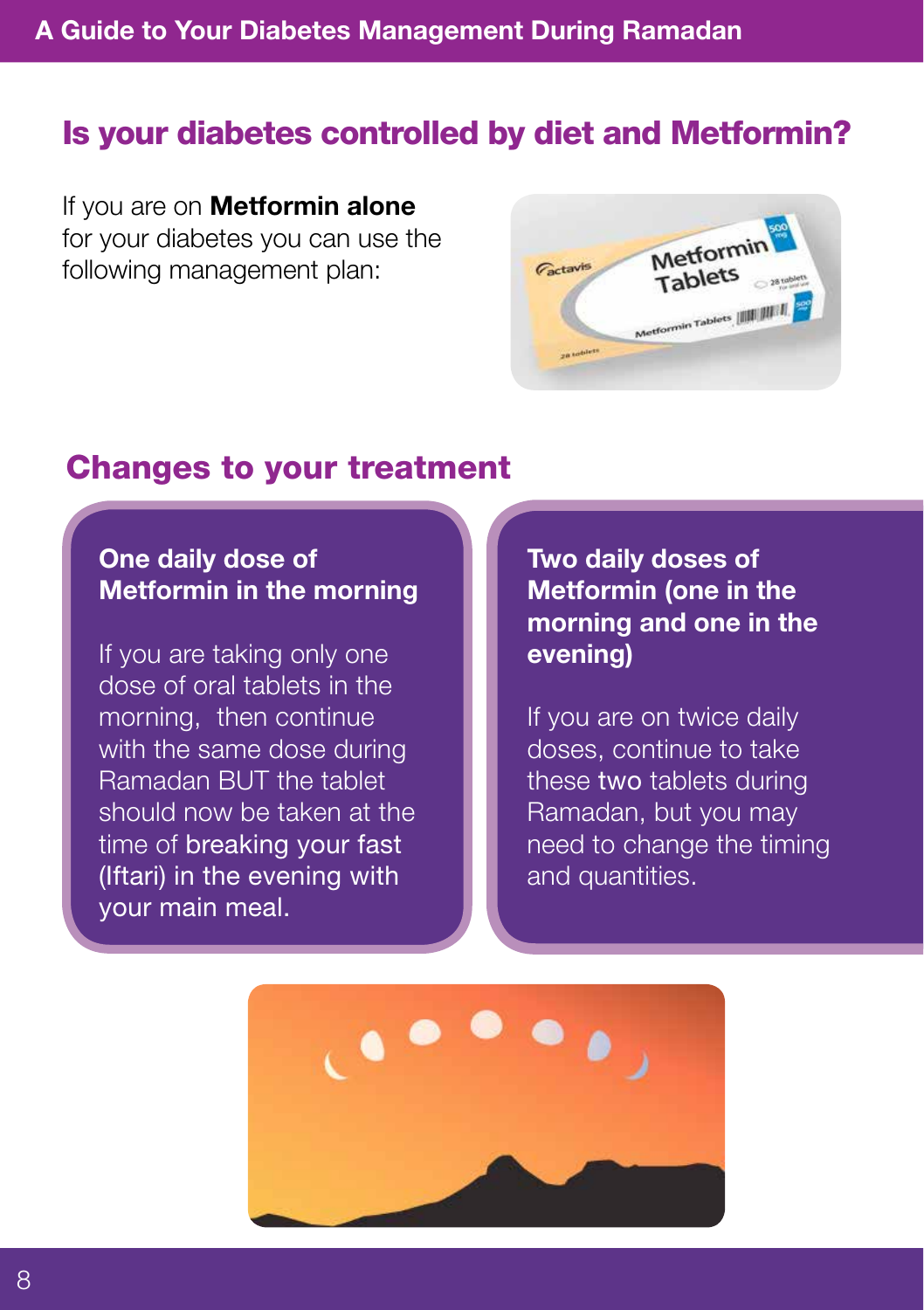*"You will need to adjust the times and dose of your medication during Ramadan"*



#### For example:

- Prior to ending your fast at dawn (Sehri) reduce your dose to half your normal morning dose.
- At the time of breaking your fast (Iftari) at sunset take your normal evening dose.

#### Three daily doses of Metformin (morning, afternoon and evening)

If you are taking tablets three times a day then you are advised to first consult with your diabetes team, as the dose and the timings of your tablets will have to be adjusted to suit you.

*"If you are taking any other tablets to manage your blood glucose levels please speak to your Diabetes Team"*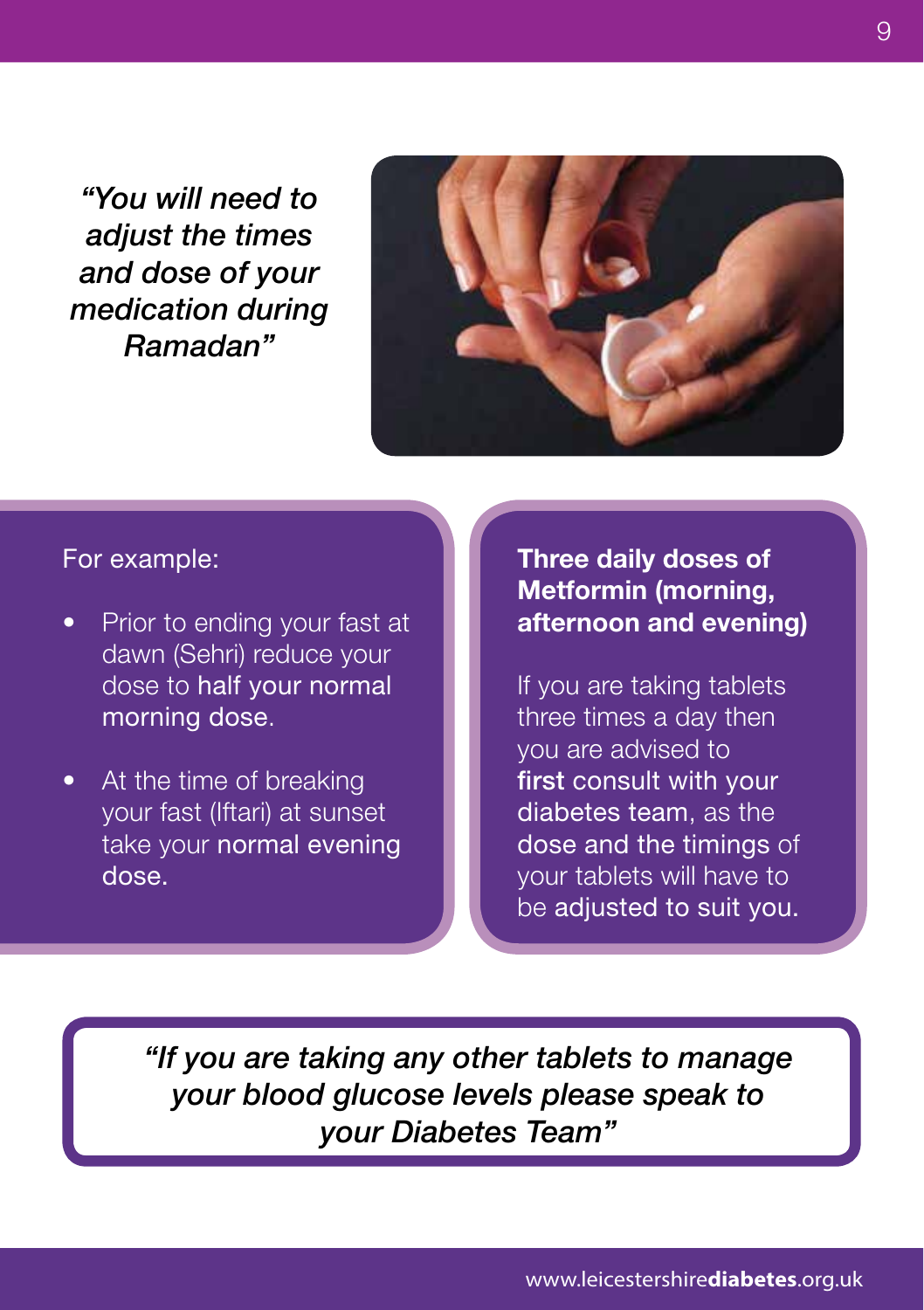#### Insulin Therapy

You can fast with both Type 1 and Type 2 Diabetes but it will depend on your insulin regime.



#### If you chose to fast it is important that you consider the following:

- You should never stop your insulin particularly people with Type 1 diabetes as this could be life threatening.
- Your insulin regimen will need to be altered.
- Blood glucose monitoring is paramount and if you have a 'hypo' you must end your fast by treating the 'hypo'.
- If you are on a basal bolus insulin regimen (e.g. background insulin either once or twice a day and quick acting insulin with meals) you may be required to make alterations to your insulin. For example your dose of background long acting and the timing and amount of quick acting insulin in relation to meals may need to be altered.
- If you have Type 2 Diabetes on tablets and night time insulin, continue to take your night time insulin but you may need to alter your tablets according to the type of tablets and when you eat.
- If you are on a pre-mixed insulin regimen e.g. Novomix 30, Humulin M3, Humalog Mix 25 or Humalog Mix 50, you will need to seek advice on how to alter doses and timings of your insulin. You may need to change to a different insulin regimen during Ramadan.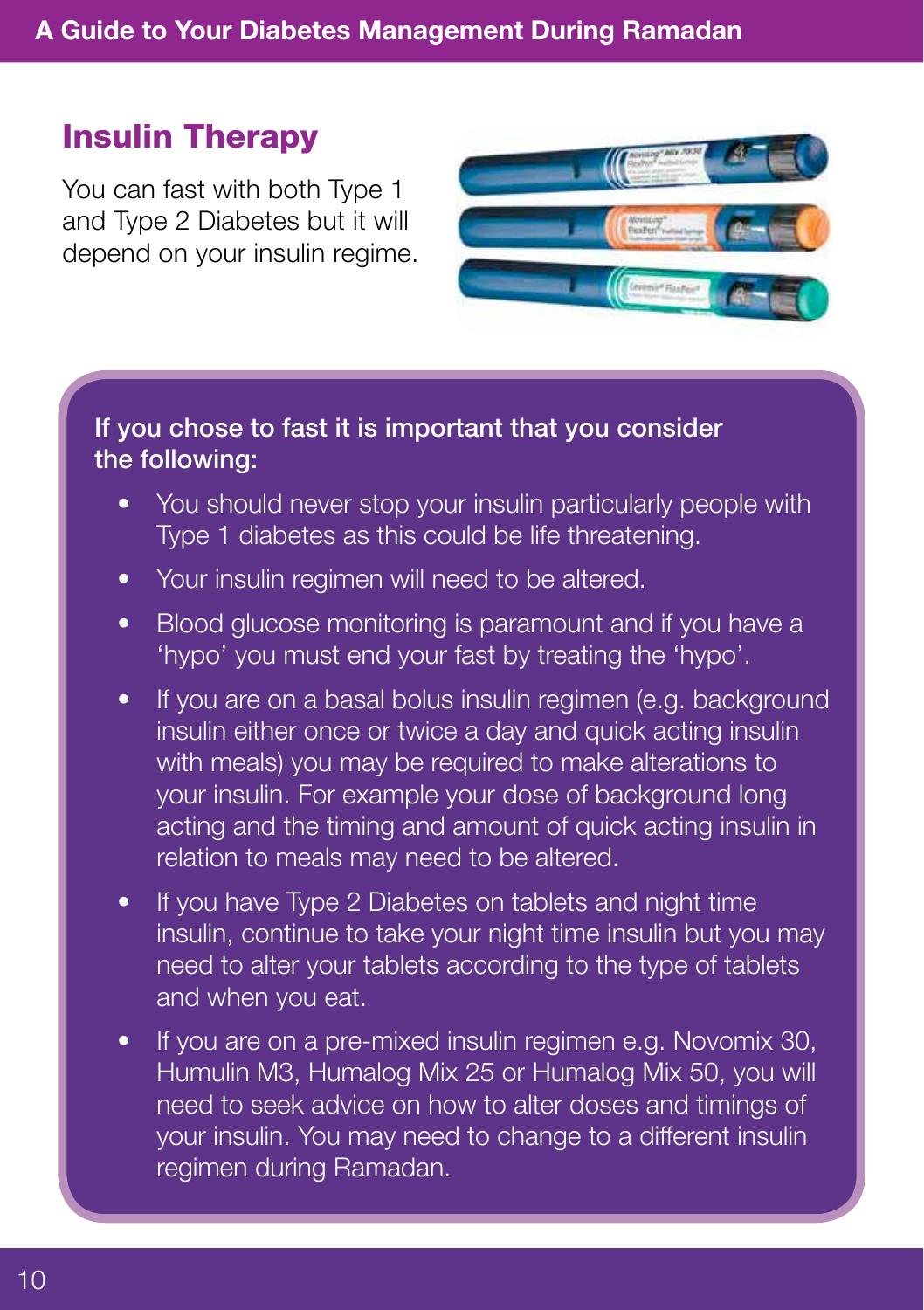### Food choices for Ramadan

During Ramadan your eating pattern may be very different to normal. You should still aim to eat a balanced diet and include fooods from all the food groups.

### At dawn (Sehri)

Meals should be formed around starchy carbohydrates such as:

- • Rice
- Chapattis
- Potatoes
- **Bread**
- • Cereals



Starchy carbohydrates are broken down into glucose after eating and therefore have a direct effect on your blood glucose levels. Starchy carbohydrates are a good source of energy and should be included in the diet, however, to prevent high blood glucose levels after eating try to avoid large portions of these foods.

Try eating whole grain sources of starchy carbohydrates, lentils and/ or oats as these foods release energy slowly which can help to maintain your blood glucose levels and make you feel less hungry.

### **Dehydration**

Try drinking sugar free drinks to quench thirst instead of drinking tea or coffee at Sehri as caffeine stimulates faster water loss through urination. Try to avoid sweet or salted lassi, mango pulp, tropical juices and full sugar fizzy drinks.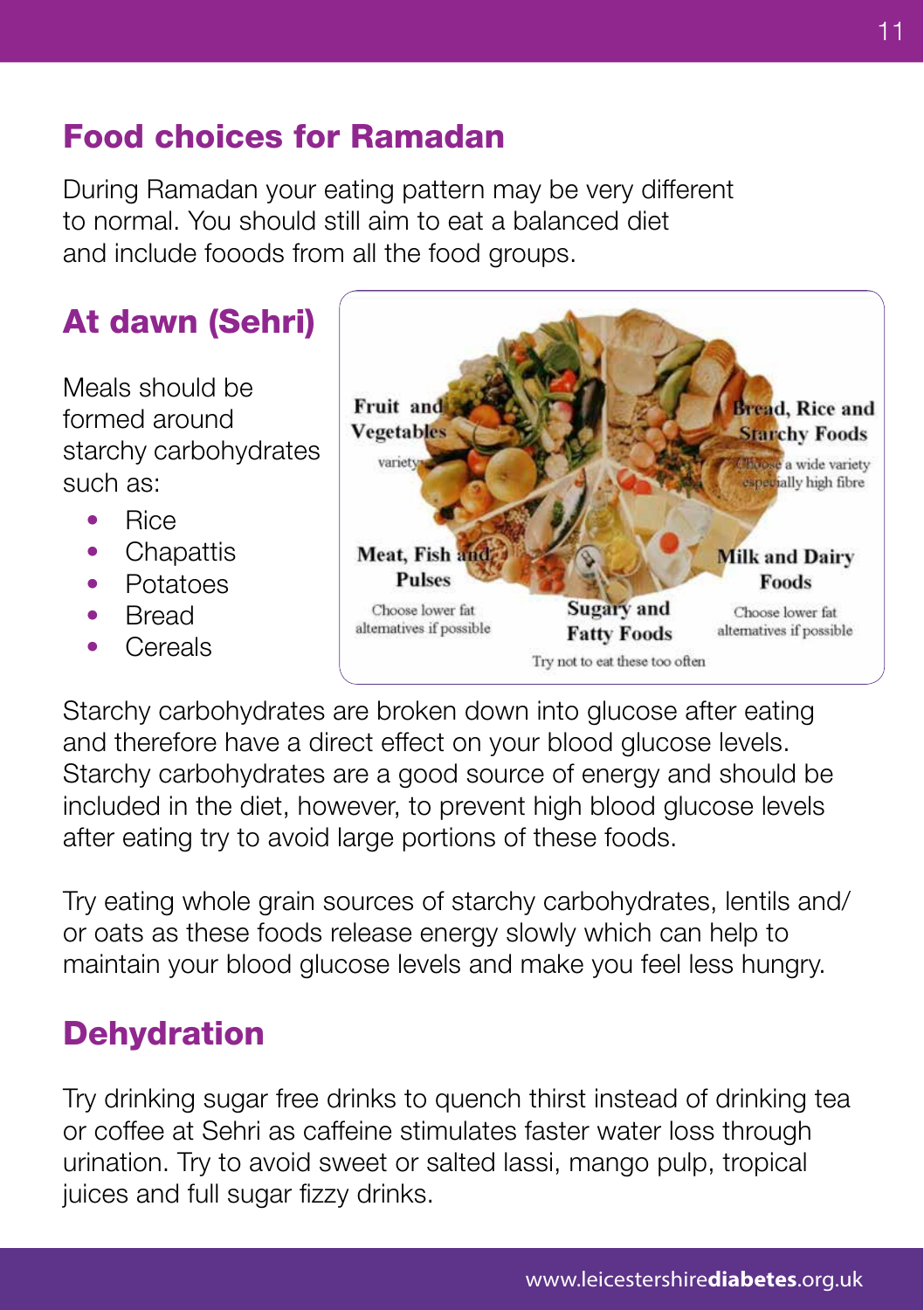#### Iftari - Ending the Fast

At sunset the fast is ended known as **IFTARI**. Traditionally a date or water is the first thing to be eaten/drank to open the fast after which prayers are offered.

Dates are a good source of energy and fibre. Having a sensible portion will prevent high blood glucose levels. A sensible portion is 1-2 dates.

**Constipation:** Drink plenty of water when ending your fast and eat fibre rich foods including whole grain carbohydrates, fruits and vegetables with skins.

The main meal is eaten afterwards. If you are following a balanced diet then normal weight should be maintained. If you are overweight you may find that you lose some weight if you are reducing your portions and being more active. In particular, reducing portions of fatty (e.g. samosas, pakoras, chevda, oil) and sugary (e.g. burfi, jalebi) foods will help you achieve this.





*(visit www.leicestershirediabetes.org.uk Healthier Asian Recipes sections for ideas)*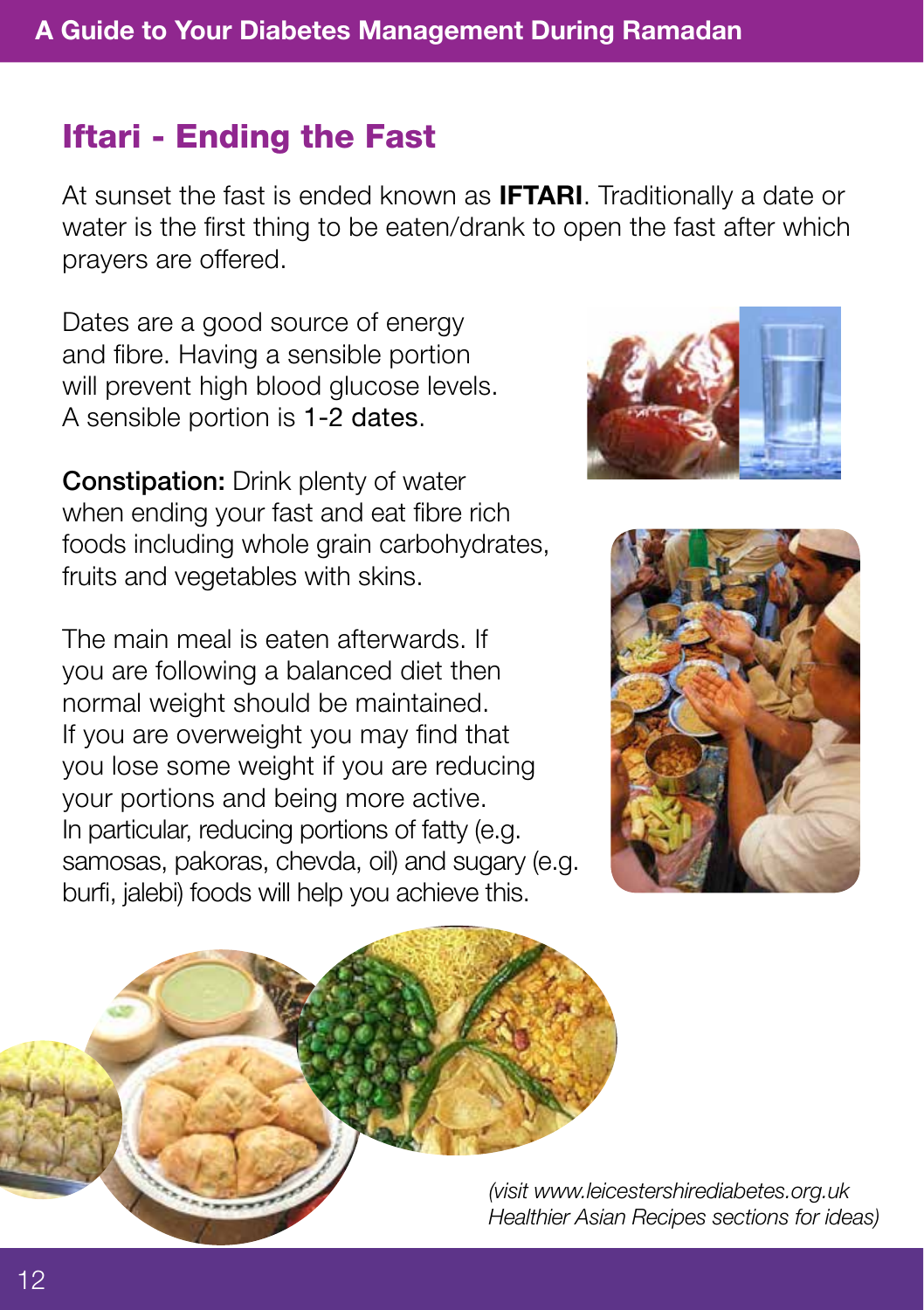#### Exercise

Praying 5 times a day and the additional special night prayers (Taraweeh, which can last anything from 1-2 hours each night) is physical activity. It is advised that you test before and after prayers. It may be necessary for you to take 'hypo' treatment or eat a light snack e.g. fruit You can determine whether this is necessary by looking at your results.



### **Smoking**

Although smoking is forbidden in Islam, we know many people smoke. Therefore Ramadan is a good time to stop smoking for life. If you would like more information on the help and support available to stop smoking, speak to your Diabetes Team.

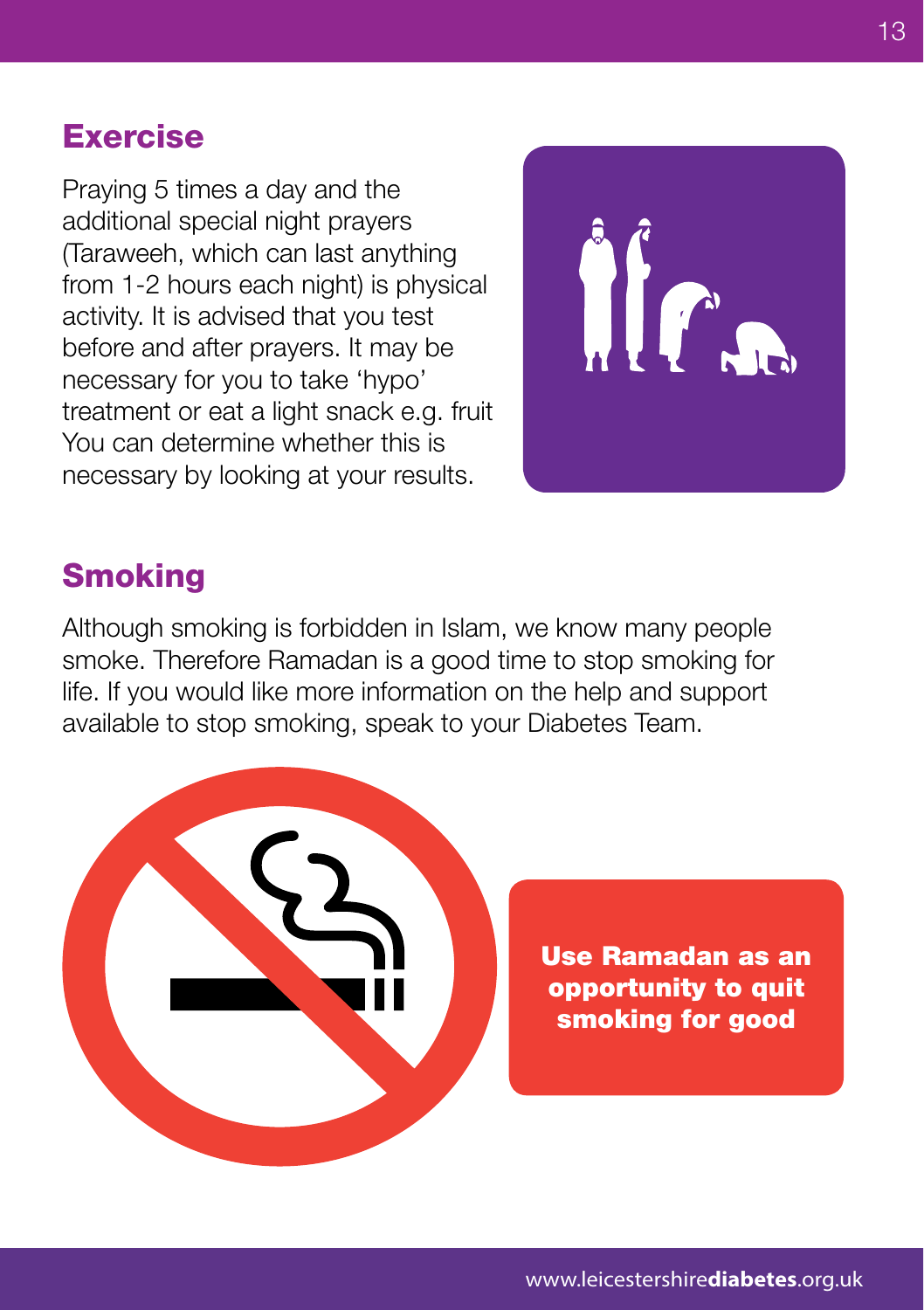### What is Hypoglycaemia or a 'hypo'?

Even after taking all precautions, a person with diabetes may experience a 'hypo' during the month of Ramadan. A 'hypo' is a blood glucose level of less than 4.0mmol/l.

Often when people have a 'hypo' they may experience the following symptoms:

- Sweating
- Feeling of anxiety
- Trembling and shaking
- **Hunger**
- Going pale
- Heart beating quickly (palpitations)

• Tingling of the lips

Symptoms vary from person to person, most people feel different very quickly but some people have no symptoms. if you have symptoms you should treat the 'hypo' immediately and the fast must be ended.

- 100-120ml Lucozade Original
- 200-300ml Lucozade Sport
- 150-200ml Orange juice
- 150-200ml Cola (non-diet variety)

You should treat the 'hypo' appropriately with one of the following:

If you do not feel better and your blood glucose level is still less than 4.0 mmol/l after 5-10 minutes, repeat one of these treatments.

After you have treated the 'hypo' you must follow this with eating some slow release carbohydrate or a starchy snack e.g.

- 1 piece of fruit
- 2 plain biscuits
- 1 slice of bread
- 1 small chapatti

It is important to consider what may have caused you to go 'hypo' and to contact your Diabetes Team for a medication review.

14

- 2 tubes Glucogel
- • 5 6 Lucozade / Dextrose **Tablets**
-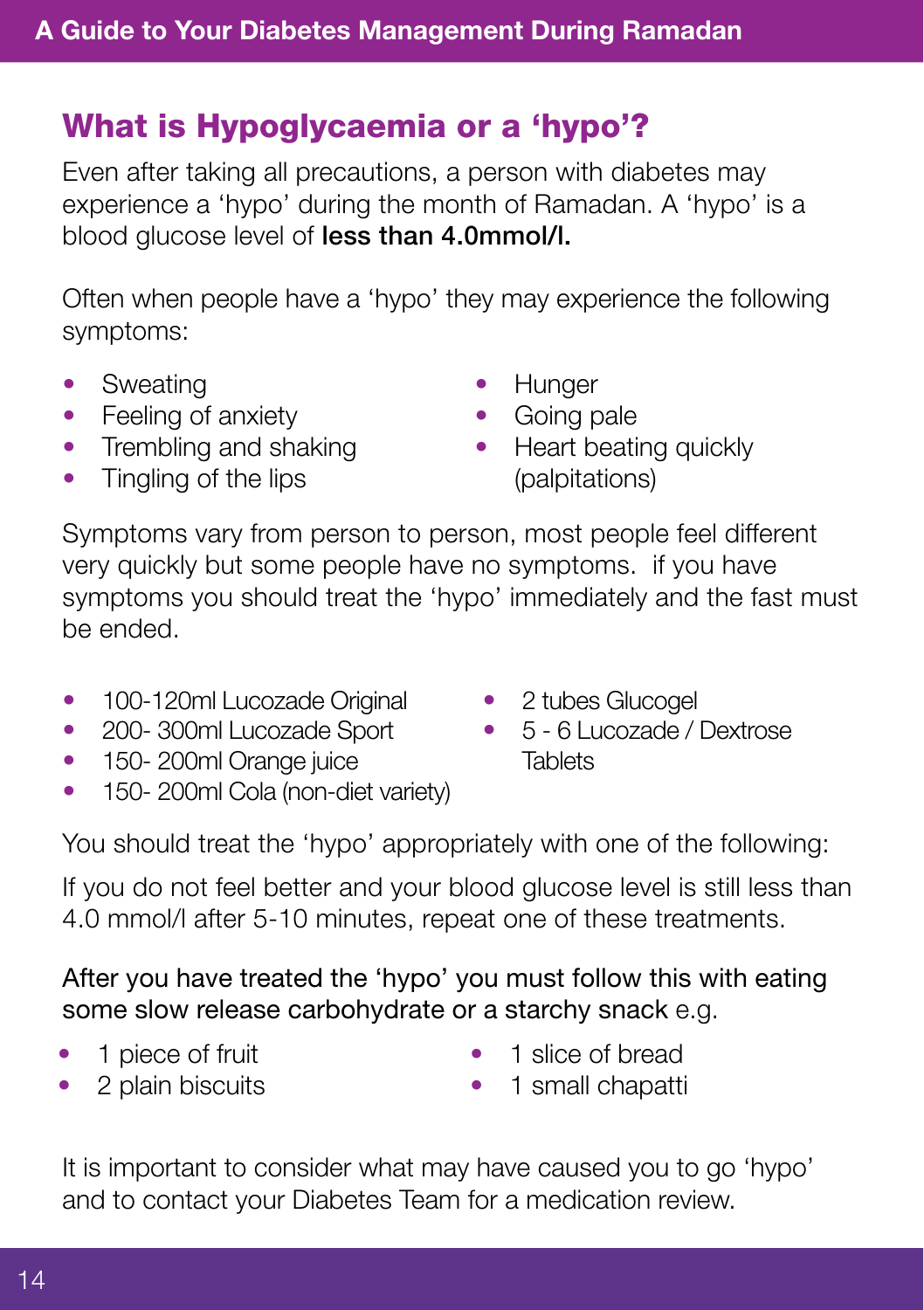#### Useful Points to remember

Not everybody needs to fast and Islam states that anyone who would be putting their health at serious risk by fasting are exempt i.e. people with diabetes.



Contact your Diabetes Team before Ramadan for advice on how to manage your diabetes at this time.

To keep yourself safe whilst blood glucose regularly.

A 'hypo' is a blood glucose level of less than 4mmol/l and must be treated by ending your fast.

fasting you need to test your

Acknowledgements: This publication was reviewed by The Leicestershire Diabetes Research Group (The LDFG)